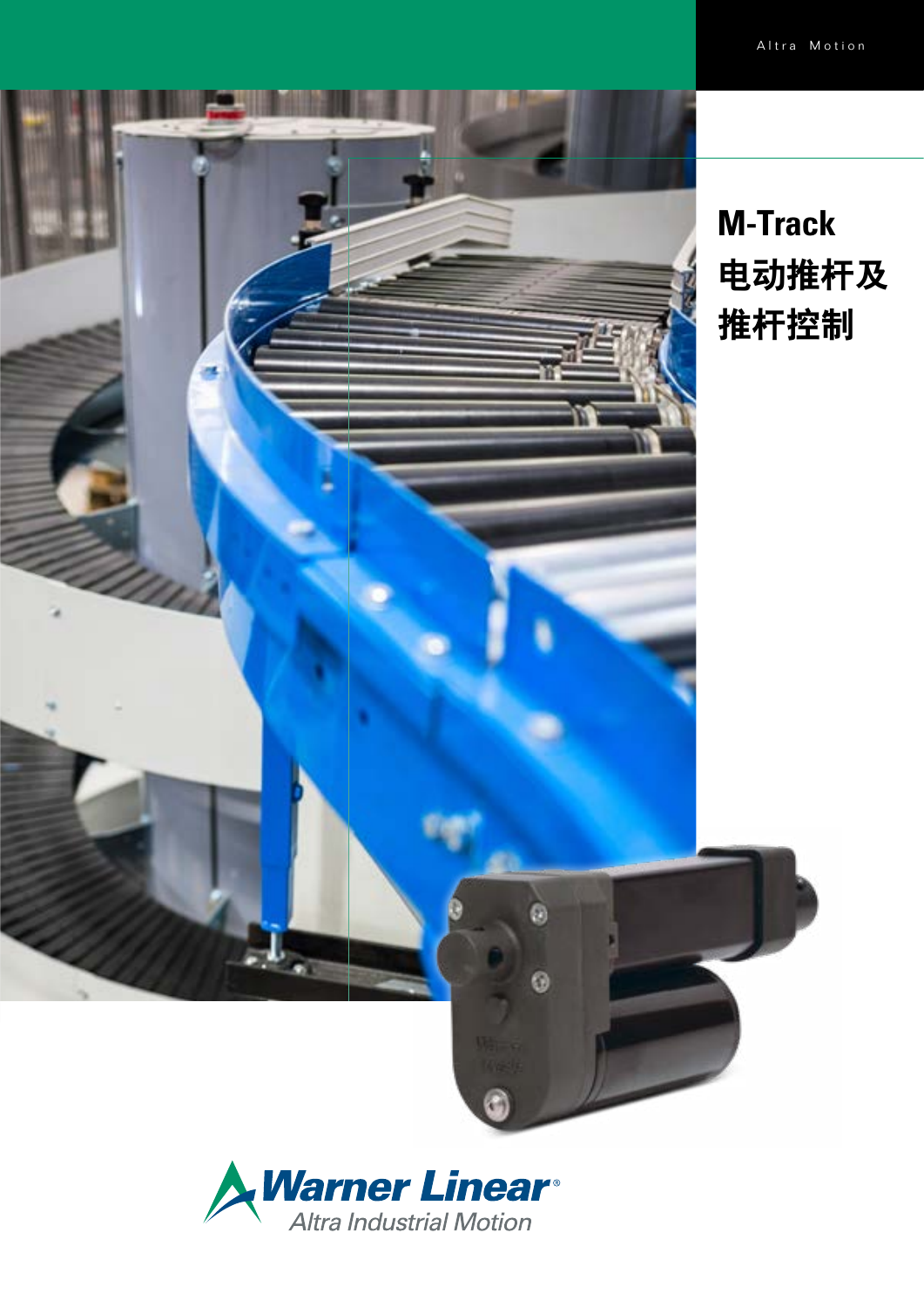

M-Track 特点

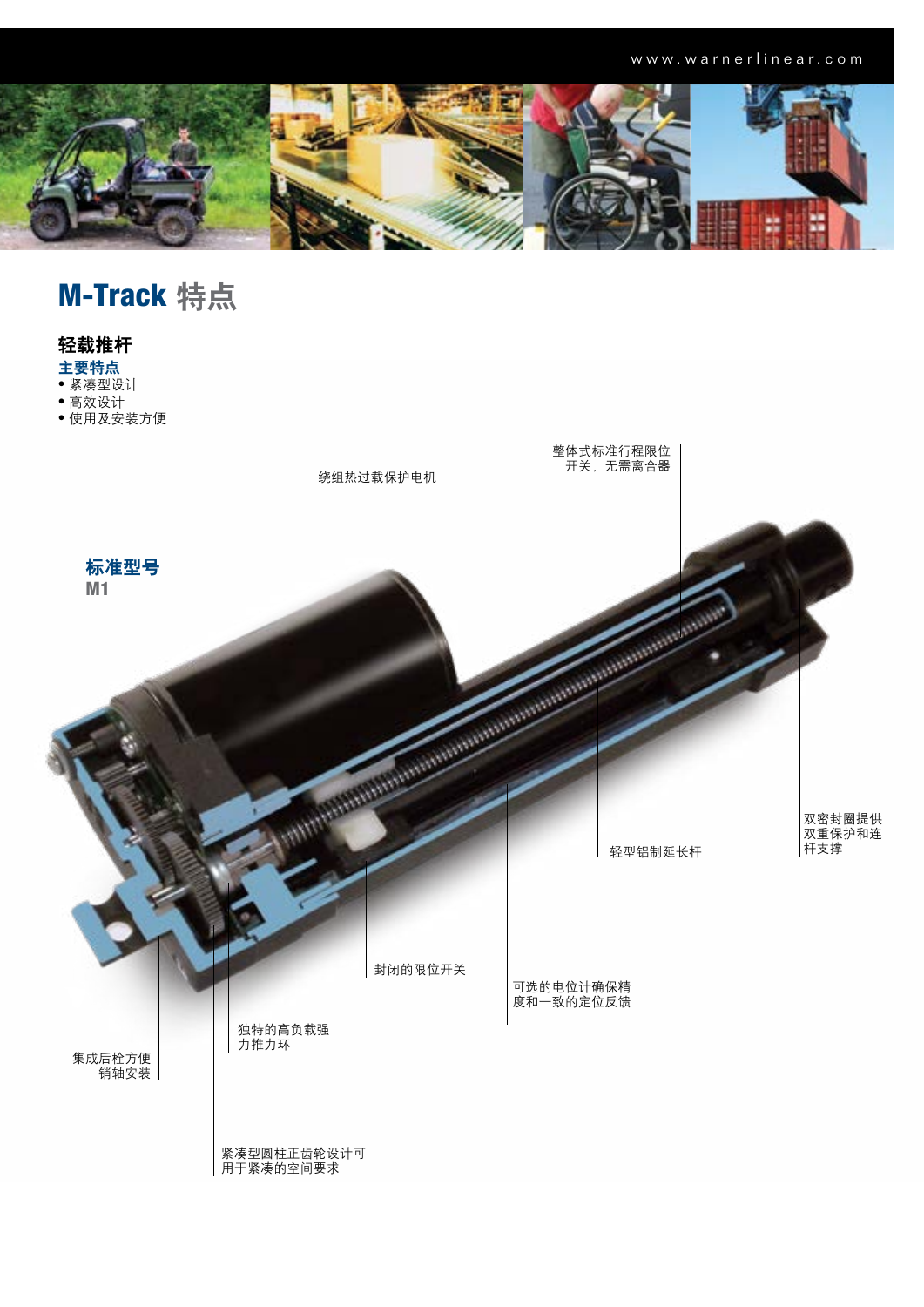## Warner Linear | M-Track



## M-Track 配置

## 如何选型

## 第一步-决定要求的负载和行程长度

利用快速选型指南确定型号,根据应用条件确定需要的负载 和行程长度。

### 第二步确定电机型号和电压

选择直流电机和电机电压。

### 第三步-根据图纸要求确定速度和电流

根据提供的图纸,确定符合应用条件的速度和电流。

第四步-确定应用的工作频率

在满负载能力,电动推杆具有一个25%的工作频率。 此工作频率是指电动推杆 工作时间 工作时间+关闭时间

如运行15秒就应该关闭45秒.

## 重要警示

在应用过程中必须考虑侧面负载和冲击负载。通过适当的设计 方式消除侧面负载和避免悬臂式安装。侧面负载会极大的缩短 设备的使用寿命。虽然推杆能承受小量的冲击负载,但是应该 尽可能的避免。

### 第五步-可选项

M-Track 推杆的标准配置包含终端行程限位开关。对于定位 反馈,工厂可安装一个12K的线性膜电位计。设备操作员通过 变化的阻值来了解隐藏式安装的推杆的位置反馈。

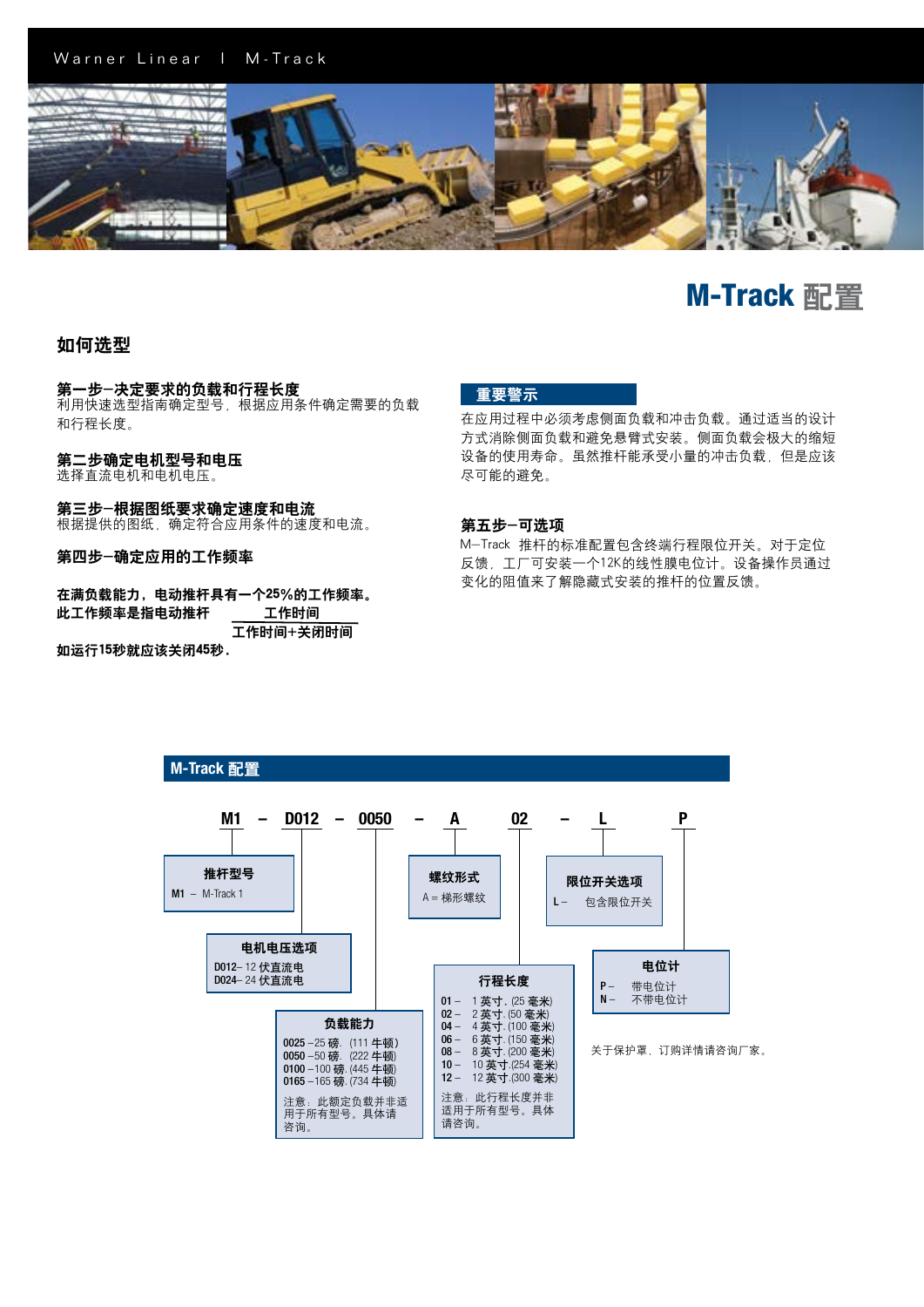

## M-Track 1 直流电机梯形螺纹

技术规格



额定负载高达165磅(734牛顿) 行程速度可达1.75英寸/秒(45毫米/秒)

M-TRACK 1 紧凑型推杆完全自成一体并且密封,可以在狭小空间里使 用,不会损失功率或负载能力。其负载和行程能力为多种间歇性工作场 合提供了解决方案。

从功能上说,应用于间歇性工作场合的M-Track 1 推杆可方便的与尺寸 相仿的液压或气动缸互换。该推杆可在极端温度,高湿度,多粉尘等恶 劣的工况下保持始终如一的性能。.

## 特点

- 梯形螺纹驱动,负载达到165磅(734 牛顿)。最小延伸率0.25英寸(6.35 毫米)/秒。
- 铝锌合金防护罩防腐蚀,且能防污, 防尘和防潮。
- 工作温度范围 华氏–20º 至+150º (摄氏-26º 至 +65º )。 华氏–40º 至+185º (摄氏-40º 至 +80º )可选 。
- 可提供标准行程长度1,2,4,6,8,10,12 英寸(50,100,150,200,254,300 毫 米)。
- 到达行程末端时内部限位开关自动关 闭。
- 可选电位计提供定位反馈
- 静态**IP69K ,**动态 **IP65** 。
- 运行过程中推杆不能转动,但可旋转 以便安装。
- 暂时浸泡带保护罩(参见P-1581-WE 了解更多信息)。

## 典型应用

可应用于轻载和短行程,例如:

- 阀和通气孔调节
- 轻载倾斜或提升定位
- 虎钳夹操作

| 负载能力    | 25 磅. (111 牛顿)                                   | 50 磅. (222 牛顿)     | 100 磅 (445 牛顿)      | 165 磅 (734 牛顿)     |  |  |  |  |  |  |
|---------|--------------------------------------------------|--------------------|---------------------|--------------------|--|--|--|--|--|--|
| 满负载时的速度 | 1.75 英寸. (45 毫米)/秒                               | 0.80 英寸 (20 毫米)/ 秒 | 0.45 英寸. (11 毫米)/ 秒 | 0.25 英寸. (6 毫米)/ 秒 |  |  |  |  |  |  |
| 输入电压    | 所有型号12或24伏直流电                                    |                    |                     |                    |  |  |  |  |  |  |
| 静态负载能力  | 所有型号300磅(1350牛顿)                                 |                    |                     |                    |  |  |  |  |  |  |
| 行程长度    | 所有型号1,2,4,6,8,10和12英寸(50, 100,150,200,254和300毫米) |                    |                     |                    |  |  |  |  |  |  |
| 安装销孔    | 0.25英寸(6.4毫米)直径                                  |                    |                     |                    |  |  |  |  |  |  |
| 工作频率    | 所有型号25%                                          |                    |                     |                    |  |  |  |  |  |  |
| 工作温度范围  | 所有型号华氏−20° 至+150° (摄氏−26° 至 +65°).               |                    |                     |                    |  |  |  |  |  |  |
|         | 华氏-40° 至+185° (摄氏-40° 至 +80°)可选                  |                    |                     |                    |  |  |  |  |  |  |
| 环境      | 动态IP65,IP69K和暂时浸泡带保护罩                            |                    |                     |                    |  |  |  |  |  |  |
| 限位开关    | 所有型号内置不可调限位开关,此为标准配置                             |                    |                     |                    |  |  |  |  |  |  |
| 电位计     | 所有型号可选线性膜电位计                                     |                    |                     |                    |  |  |  |  |  |  |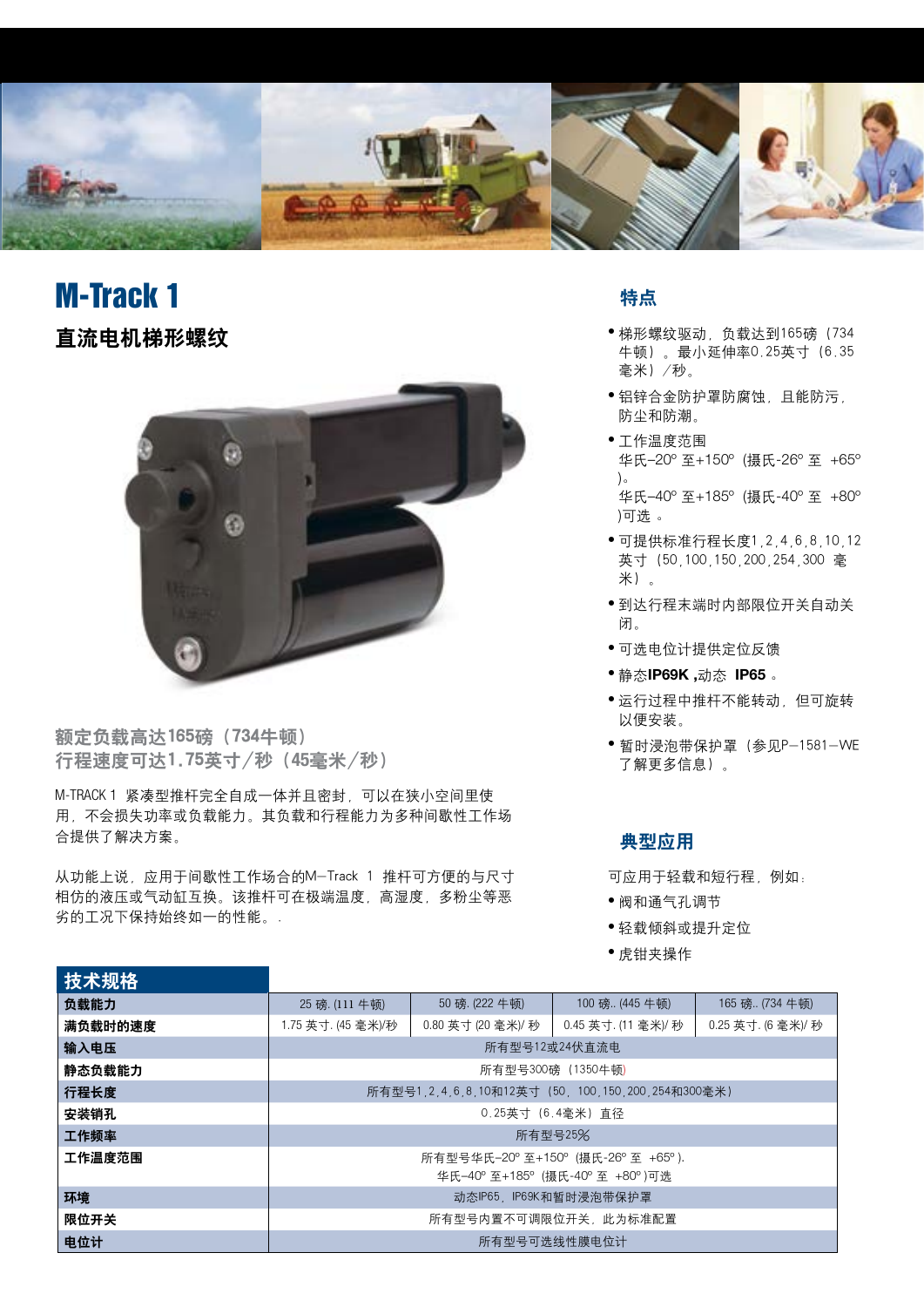

## M-Track 1

| 尺寸                     |      |       |      |       |       |       |       |       |       |       |       |       |
|------------------------|------|-------|------|-------|-------|-------|-------|-------|-------|-------|-------|-------|
|                        | 英寸   | 毫米    | 英寸   | 毫米    | 英寸    | 毫米    | 英寸    | 毫米    | 英寸    | 毫米    | 英寸    | 毫米    |
| 行程长度                   |      | 50    | 4    | 100   | 6     | 150   |       | 200   | 10    | 254   | 12    | 300   |
| "A"<br>(不带电位计)<br>缩回行程 | 6.22 | 158.0 | 8.23 | 209.0 | 10.24 | 260.  | 12.24 | 310.9 | 14.25 | 362.0 | 16.26 | 413.0 |
| "A"<br>(带电位计)<br>缩回行程  | 7.55 | 191.8 | 9.57 | 243.  | 11.57 | 293.9 | 13.58 | 344.9 | 15.58 | 395.  | 17.58 | 446.5 |

注: 特殊长度可供选择;公制行程仅供参考



- 行程和行程公差是基于额定直流电压 +/-0.5伏, 控制温度 华氏70°.没有附加负载的运行情况。注意: 正常的磨损, 温 度变化和负载变化都会影响行程公差。行程公差对选定推杆 在具体应用条件下的性能好坏至关重要。
- 伸缩点到点尺寸和其公差是基于额定直流电压+ /-.5伏, 控 制温度华氏70°.没有附加负载的运行情况。注意: 正常的磨 损,温度变化和负载变化都会影响公差。伸缩点到点尺寸对 选定推杆在具体应用条件下的性能好坏至关重要。
- 伸缩管可以进行一次全方位旋转, 以帮助安装。顺时针旋转 推杆直至完全安装到设备上。逆时针旋转的时候最多转一 圈,与U型夹对齐。安装点必须确保推杆能够完全伸缩,以便 内部限位开关能作用。如果无法实现,则必须使用另外方法 关闭推杆。
- 如果推杆在行程过程中遇到障碍而且无法触碰到内部限位开 关,则推杆停转。当超过工作频率时,一内部热断路器在停 转或过热情况下用来保护电机免受损。如果倾翻,短时<mark>间</mark>之 后,它会自动重启。额定热量是为了在发生停转时保护电机 SCALE 1:2 <sup>4</sup> <sup>3</sup> <sup>2</sup> <sup>1</sup> <sup>5</sup> 并没有设计保护电路中的其他备件。
	- Warner Linear 推荐使用12伏直流电时安装最大6安培的外部保 险丝,使用24伏直流电时安装最大3安培的保险丝。任何与推 杆连接的设备必须确保在推杆的功率范围内或者与推杆电路 分离。